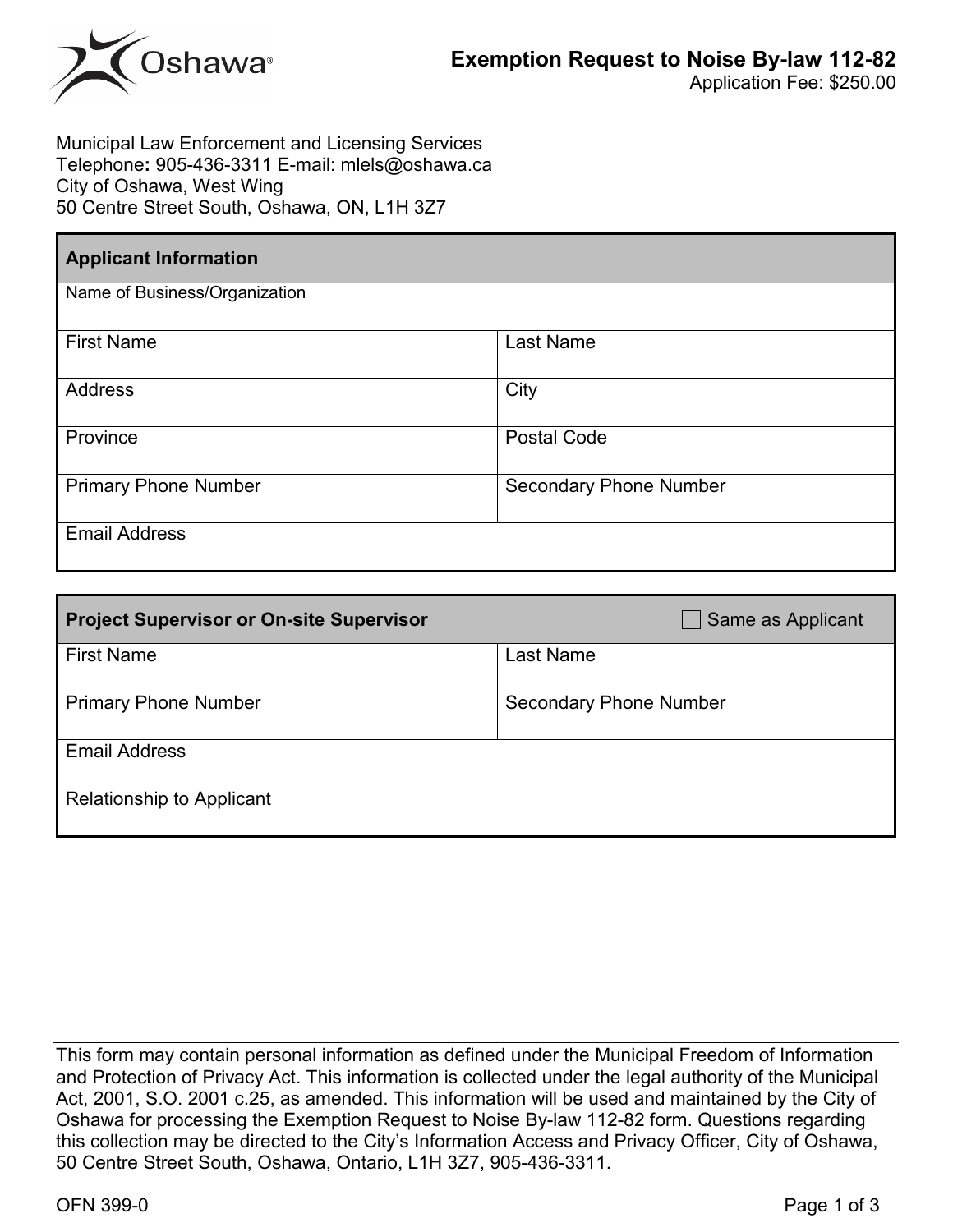## **Location and Time of Noise**

Municipal Address of Property or Location

What Date(s) will you require a Noise Exemption

Potential Hour(s) and Duration of Noise (ex. Monday-Friday 9:00pm-11pm, Saturday 9am-5pm)

**Type of Work/Event**

□ Construction Project

 $\Box$  Filming Activities

□ Special Event(s) <u>\_\_\_\_\_\_\_\_\_\_\_\_\_\_\_\_\_\_\_\_\_</u>

□ Other

**Describe the event and brief description of why a noise permit is required, including the type of noise impacts anticipated.** If applicable, please include the following:

- Potential negative externalities (ex. dust, vibrations, etc.)
- Road closures, including location and timeframes
- Relevant maps

This form may contain personal information as defined under the Municipal Freedom of Information and Protection of Privacy Act. This information is collected under the legal authority of the Municipal Act, 2001, S.O. 2001 c.25, as amended. This information will be used and maintained by the City of Oshawa for processing the Exemption Request to Noise By-law 112-82 form. Questions regarding this collection may be directed to the City's Information Access and Privacy Officer, City of Oshawa, 50 Centre Street South, Oshawa, Ontario, L1H 3Z7, 905-436-3311.

OFN 399-0 Page 2 of 3